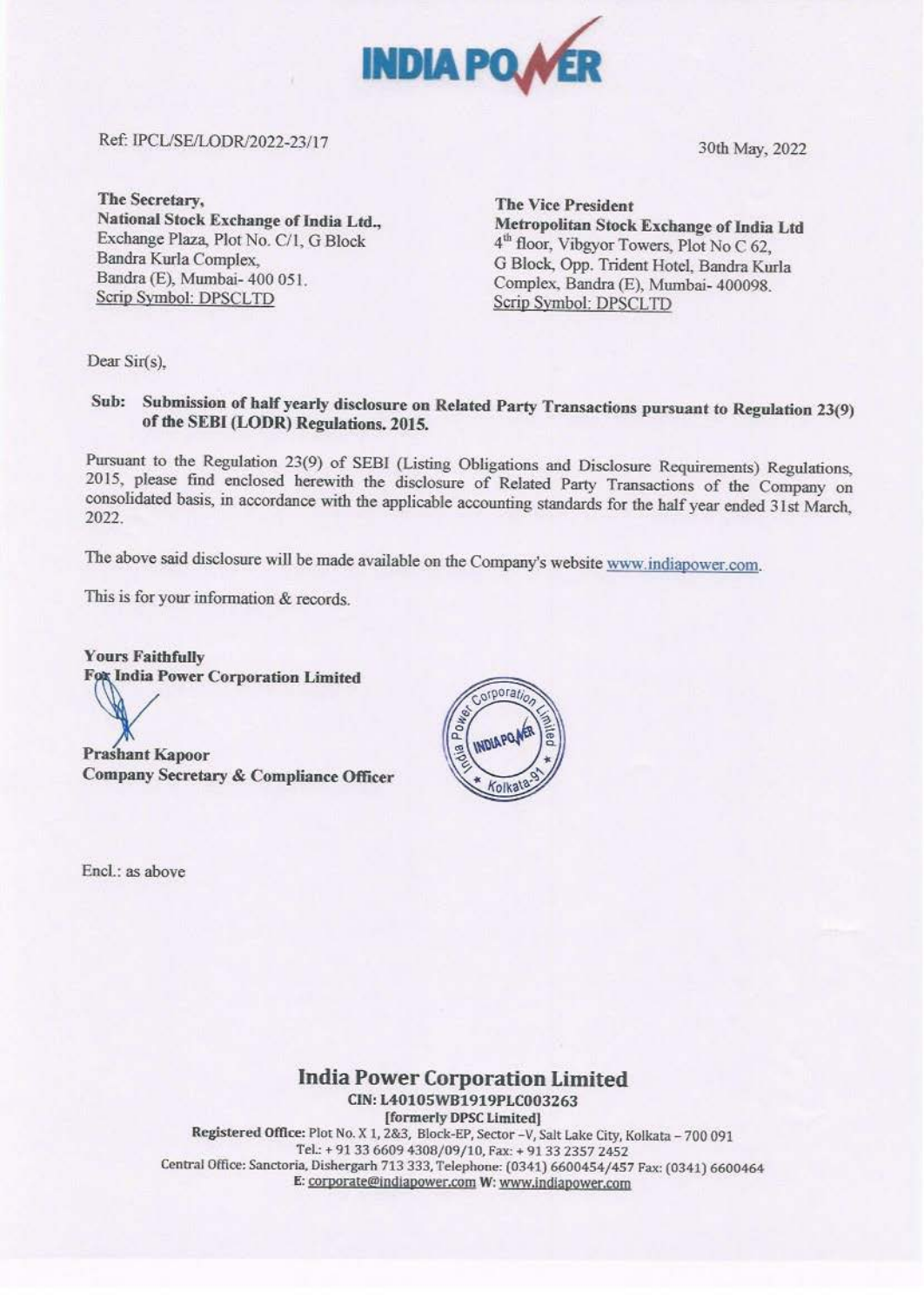### Annexure 1

Format for disclosure of related party transactions for six months ending 31st March, 2022

## (SGD/ INR lakhs)

| Nature of<br>ndebtedness<br>$($ loan $/$<br>issuance of<br>debt/ any<br>other etc.) | Cost  | Tenure                                        | Nature (loan/<br>advance/inter-<br>corporate<br>deposit/<br>investment | Interest<br>Rate (%) | Tenure                                                                                                        | Secured/<br>unsecured | Purpose for which the<br>funds will be utilised by<br>the ultimate recipient of<br>funds (end-<br>usage)                                       |
|-------------------------------------------------------------------------------------|-------|-----------------------------------------------|------------------------------------------------------------------------|----------------------|---------------------------------------------------------------------------------------------------------------|-----------------------|------------------------------------------------------------------------------------------------------------------------------------------------|
|                                                                                     |       |                                               |                                                                        |                      | $\geq$                                                                                                        |                       |                                                                                                                                                |
|                                                                                     |       |                                               | Loan                                                                   | 8.5 % p.a.           | Repayable on or before<br>November 2024                                                                       | Unsecured             | Exploring new ventures<br>related to generation<br>$\overline{\Omega}$<br>and distribution of<br>electricity and general<br>corporate purpose. |
| an received<br>om India<br>ower<br>orporation<br>mited                              | 8.50% | Repayable<br>on or before<br>November<br>2024 | Loan                                                                   | 5 % p.a.             | Facility will be<br>repayable in tranches<br>or in single instalments<br>on or before 11th<br>December, 2022. | Unsecured             | General Corporate Usage                                                                                                                        |
|                                                                                     |       |                                               |                                                                        |                      |                                                                                                               |                       |                                                                                                                                                |
|                                                                                     |       |                                               |                                                                        |                      |                                                                                                               |                       |                                                                                                                                                |
|                                                                                     |       |                                               | Inter-Corporate<br>Deposit                                             | 13% p.a.             | The Facility shall be<br>repaid in full on or<br>before 31st March,<br>2023                                   | Unsecured             | Supply, erection and<br>AMC contract of 3,50,000<br>Smart meter for Madhya<br>Pradesh Pashchim Ksetra<br>Vidyut Vitaran Company<br>Limited.    |
|                                                                                     |       |                                               |                                                                        |                      |                                                                                                               |                       |                                                                                                                                                |
|                                                                                     |       |                                               |                                                                        |                      |                                                                                                               |                       |                                                                                                                                                |
|                                                                                     |       |                                               |                                                                        |                      |                                                                                                               |                       |                                                                                                                                                |
|                                                                                     |       |                                               |                                                                        |                      |                                                                                                               |                       |                                                                                                                                                |
|                                                                                     |       |                                               |                                                                        |                      |                                                                                                               |                       |                                                                                                                                                |
|                                                                                     |       |                                               |                                                                        |                      |                                                                                                               |                       |                                                                                                                                                |
|                                                                                     |       |                                               |                                                                        |                      |                                                                                                               |                       |                                                                                                                                                |
|                                                                                     |       |                                               |                                                                        |                      |                                                                                                               |                       |                                                                                                                                                |
|                                                                                     |       |                                               |                                                                        |                      |                                                                                                               |                       |                                                                                                                                                |
|                                                                                     |       |                                               |                                                                        |                      |                                                                                                               |                       |                                                                                                                                                |

|       |                                                                                      |                        |                                                           |                             |                                                                                           |                                                                                  | Additional disclosure of related party transactions - applicable only in case the related party transaction relates to loans, inter-corporate<br>deposits, advances or investments made or given by the listed entity/subsidiary. These details need to be disclosed only once, during the<br>reporting period when such transaction was undertaken. |                                  |                                                                                                 |                                                                    |                                                                                |             |                                                                                                                    |                                                                         |                      |                                                                                                               |                       |                                                                                                                                             |
|-------|--------------------------------------------------------------------------------------|------------------------|-----------------------------------------------------------|-----------------------------|-------------------------------------------------------------------------------------------|----------------------------------------------------------------------------------|------------------------------------------------------------------------------------------------------------------------------------------------------------------------------------------------------------------------------------------------------------------------------------------------------------------------------------------------------|----------------------------------|-------------------------------------------------------------------------------------------------|--------------------------------------------------------------------|--------------------------------------------------------------------------------|-------------|--------------------------------------------------------------------------------------------------------------------|-------------------------------------------------------------------------|----------------------|---------------------------------------------------------------------------------------------------------------|-----------------------|---------------------------------------------------------------------------------------------------------------------------------------------|
| S. No | Details of the party (listed entity<br>/subsidiary) entering into the<br>transaction |                        |                                                           | Details of the counterparty |                                                                                           | Type of related party<br>transaction                                             | Value of the<br>related party<br>transaction as<br>approved by the<br>audit committee<br>for the period                                                                                                                                                                                                                                              | during the reporting<br>period   | Value of transaction   In case monies are due to either party as a result of<br>the transaction |                                                                    |                                                                                | investments | In case any financial indebtedness is<br>incurred to make or give loans, inter-<br>corporate deposits, advances or | Details of the loans, inter-corporate deposits, advances or investments |                      |                                                                                                               |                       |                                                                                                                                             |
|       | Name                                                                                 | PAN                    | Name                                                      | PAN                         | Relationship of the counterparty<br>with the listed entity or its<br>subsidiary           |                                                                                  | 01.10-2021 to<br>31.03.2022                                                                                                                                                                                                                                                                                                                          |                                  | Opening balance as on<br>01.10.2021                                                             | Closing balance as on<br>31.03.2022                                | Nature of<br>indebtedness<br>(loan/<br>issuance of<br>debt/ any<br>other etc.) | Cost        | Tenure                                                                                                             | Nature (loan/<br>advance/ inter-<br>corporate<br>deposit/<br>investment | Interest<br>Rate (%) | Tenure                                                                                                        | Secured/<br>unsecured | Purpose for which the<br>funds will be utilised by<br>the ultimate recipient of<br>funds (end-<br>usage)                                    |
|       | India Power<br>Corporation Limited                                                   | AABCD034<br><b>IOG</b> | IPCL Pte. Ltd.                                            | <b>NA</b>                   | Wholly owned Subsidiary of<br>India Power Corporation Limited                             | Investment in Equity<br>(12,000 Equity Shares @<br>SGD 1 each)                   |                                                                                                                                                                                                                                                                                                                                                      |                                  | SGD 12,000<br>INR 5.94 lakhs                                                                    | SGD 12,000<br>INR 5.94 lakhs                                       |                                                                                |             |                                                                                                                    |                                                                         |                      |                                                                                                               |                       |                                                                                                                                             |
|       | <b>India Power</b><br><b>Corporation Limited</b>                                     | AABCD034<br>OG         | <b>IPCL Pte. Ltd.</b>                                     | <b>NA</b>                   | Wholly owned Subsidiary of<br>India Power Corporation Limited                             | Loan given *<br>(Note 1)                                                         | SGD 4,00,000                                                                                                                                                                                                                                                                                                                                         | SGD 52,000.00<br>INR 29.54 Lakhs | SGD 14,06,607.24<br>INR 766.89 lakhs                                                            | SGD 15,59,980.45<br>INR 870.01 lakhs                               |                                                                                |             |                                                                                                                    | Loan                                                                    |                      | 8.5 % p.a. Repayable on or before<br>November 2024                                                            | Unsecured             | <b>Exploring new ventures</b><br>related to generation<br>and distribution of<br>electricity and general<br>corporate purpose.              |
|       | India Power<br>Corporation Limited                                                   | AABCD034               | IPCL Pte. Ltd.                                            | NA                          | Wholly owned Subsidiary of<br>India Power Corporation Limited                             | Interest Income                                                                  | SGD 80,000                                                                                                                                                                                                                                                                                                                                           | SGD 59,736.73<br>INR 34.06 Lakhs | SGD 59,525.88<br>INR 32.46 lakhs                                                                |                                                                    |                                                                                |             |                                                                                                                    |                                                                         |                      |                                                                                                               |                       |                                                                                                                                             |
|       | <b>IPCL Pte Ltd</b>                                                                  | <b>NA</b>              | Arka Energy B.V.                                          | N <sub>A</sub>              | Joint Venture of Foreign<br>Subsidiary IPCL Pte. Ltd.                                     | Loan given<br>(Note 2)                                                           | NA                                                                                                                                                                                                                                                                                                                                                   | SGD 22,635.00<br>INR 12.62 Lakhs | SGD 1,69,454.69<br>INR 92.39 Lakhs                                                              | SGD 2,00,056.57 Loan received 8.50%<br>INR 111.57 Lakhs from India | ower<br>Corporation<br>Limited                                                 |             | Repayable<br>on or before<br>November<br>2024                                                                      | Loan                                                                    | 5 % p.a.             | Facility will be<br>repayable in tranches<br>or in single instalments<br>on or before 11th<br>December, 2022. | Unsecured             | General Corporate Usage                                                                                                                     |
|       | <b>IPCL Pte Ltd</b>                                                                  | <b>NA</b>              | Arka Energy B.V.                                          | NA                          | Joint Venture of Foreign                                                                  | Interest Income                                                                  | NA                                                                                                                                                                                                                                                                                                                                                   | SGD 3,439.44                     | SGD 12,569.79                                                                                   |                                                                    |                                                                                |             |                                                                                                                    |                                                                         |                      |                                                                                                               |                       |                                                                                                                                             |
|       | <b>IPCL Pte Ltd</b>                                                                  | NA.                    | Arka Energy B.V.                                          | NA                          | Subsidiary IPCL Pte. Ltd.<br>Joint Venture of Foreign                                     | Investment in Equity                                                             |                                                                                                                                                                                                                                                                                                                                                      | INR 2.08 lakhs                   | INR 6.85 lakhs<br>SGD 542.86                                                                    | SGD 542.86                                                         |                                                                                |             |                                                                                                                    |                                                                         |                      |                                                                                                               |                       |                                                                                                                                             |
|       | India Power                                                                          | AABCD034               | Parmeshi Energy Limited                                   | AAJCP9386                   | Subsidiary IPCL Pte. Ltd.<br>Wholly owned Subsidiary of                                   | Investment in Equity                                                             |                                                                                                                                                                                                                                                                                                                                                      |                                  | INR 0.28 lakhs<br>2.38                                                                          | INR 0.28 lakhs<br>2.38                                             |                                                                                |             |                                                                                                                    |                                                                         |                      |                                                                                                               |                       |                                                                                                                                             |
|       | <b>Corporation Limited</b>                                                           | OG                     |                                                           |                             | India Power Corporation Limited                                                           |                                                                                  |                                                                                                                                                                                                                                                                                                                                                      |                                  |                                                                                                 |                                                                    |                                                                                |             |                                                                                                                    |                                                                         |                      |                                                                                                               |                       |                                                                                                                                             |
|       | India Power<br>Corporation Limited 0G                                                | AABCD034               | MP Smart Grid Private<br>Limited                          | AANCM453<br>3E              | Wholly owned Subsidiary of<br>India Power Corporation Limited   (1,00,000 Equity Shares @ | Investment in Equity<br>Rs 10 each)                                              |                                                                                                                                                                                                                                                                                                                                                      |                                  | 10.00                                                                                           | 10.00                                                              |                                                                                |             |                                                                                                                    |                                                                         |                      |                                                                                                               |                       |                                                                                                                                             |
|       | India Power<br>Corporation Limited                                                   | AABCD034<br><b>OG</b>  | MP Smart Grid Private<br>Limited                          | AANCM453<br>3E              | Wholly owned Subsidiary of<br>India Power Corporation Limited                             | Loan given                                                                       | 2,500.00                                                                                                                                                                                                                                                                                                                                             | 400.00                           |                                                                                                 | 400.00                                                             |                                                                                |             |                                                                                                                    | Inter-Corporate<br>Deposit                                              | 13% p.a.             | The Facility shall be<br>repaid in full on or<br>before 31st March,<br>2023                                   | Unsecured             | Supply, erection and<br>AMC contract of 3,50,000<br>Smart meter for Madhya<br>Pradesh Pashchim Ksetra<br>Vidyut Vitaran Company<br>Limited. |
| 10    | India Power<br><b>Corporation Limited</b>                                            | AABCD034<br><b>OG</b>  | MP Smart Grid Private<br>Limited                          | AANCM453<br>3E              | Wholly owned Subsidiary of<br>India Power Corporation Limited                             | Interest Income                                                                  | 325.00                                                                                                                                                                                                                                                                                                                                               | 20.36                            |                                                                                                 | 18.32                                                              |                                                                                |             |                                                                                                                    |                                                                         |                      |                                                                                                               |                       |                                                                                                                                             |
| 11    | India Power<br>Corporation Limited                                                   | AABCD034<br><b>OG</b>  | MP Smart Grid Private<br>Limited                          | AANCM453<br>3E              | Wholly owned Subsidiary of<br>India Power Corporation Limited                             | Sale of Smart Meters                                                             | 4,000.00                                                                                                                                                                                                                                                                                                                                             | 307.67                           | 270.36                                                                                          | 377.66                                                             |                                                                                |             |                                                                                                                    |                                                                         |                      |                                                                                                               |                       |                                                                                                                                             |
| 12    | India Power<br>Corporation Limited                                                   | AABCD034<br>OG         | MP Smart Grid Private<br>Limited                          | AANCM453<br>3E              | Wholly owned Subsidiary of<br>India Power Corporation Limited                             | Performance Guarantee<br>(Note 3)                                                |                                                                                                                                                                                                                                                                                                                                                      |                                  | 2,597.69                                                                                        | 2,597.69                                                           |                                                                                |             |                                                                                                                    |                                                                         |                      |                                                                                                               |                       |                                                                                                                                             |
| 13    | India Power<br><b>Corporation Limited</b>                                            | AABCD034<br>OG         | India Power Corporation   AADCI3384<br>(Bodhgaya) Limited |                             | Wholly owned Subsidiary of<br>India Power Corporation Limited   (1,00,000 Equity Shares @ | Investment in Equity<br>Rs 10 each)<br>(Note 4)                                  |                                                                                                                                                                                                                                                                                                                                                      |                                  |                                                                                                 |                                                                    |                                                                                |             |                                                                                                                    |                                                                         |                      |                                                                                                               |                       |                                                                                                                                             |
| 14    | India Power<br><b>Corporation Limited</b>                                            | OG                     | AABCD034   Meenakshi Energy Limited   AAACV881            | 4G                          | Subsidiary of India Power<br><b>Corporation Limited</b>                                   | Investment in Equity<br>(10,02,34,109 Equity<br>Shares @ Rs 10 each)<br>(Note 5) |                                                                                                                                                                                                                                                                                                                                                      |                                  | 9,472.12                                                                                        | 9,472.12                                                           |                                                                                |             |                                                                                                                    |                                                                         |                      |                                                                                                               |                       |                                                                                                                                             |
| 15    | India Power<br><b>Corporation Limited</b>                                            | 0G                     | AABCD034   Meenakshi Energy Limited   AAACV881            |                             | Subsidiary of India Power<br><b>Corporation Limited</b>                                   | Loan given<br>(Note 5)                                                           |                                                                                                                                                                                                                                                                                                                                                      |                                  | 3,094.42                                                                                        | 3,094.42                                                           |                                                                                |             |                                                                                                                    |                                                                         |                      |                                                                                                               |                       |                                                                                                                                             |
| 16    | India Power                                                                          |                        | AABCD034   Meenakshi Energy Limited   AAACV881            |                             | Subsidiary of India Power                                                                 | Interest Income                                                                  |                                                                                                                                                                                                                                                                                                                                                      |                                  | 658.82                                                                                          | 658.82                                                             |                                                                                |             |                                                                                                                    |                                                                         |                      |                                                                                                               |                       |                                                                                                                                             |
| 17    | <b>Corporation Limited</b><br>India Power                                            | 0G<br>AABCD034         | India Uniper Power                                        | 4G<br>AAECI2224             | <b>Corporation Limited</b><br>Joint Venture                                               | (Note 5)<br>Investment in Equity                                                 | $\sim$                                                                                                                                                                                                                                                                                                                                               | 246                              | 352.50                                                                                          | 352.50                                                             |                                                                                |             |                                                                                                                    |                                                                         |                      |                                                                                                               |                       |                                                                                                                                             |
| 18    | Corporation Limited<br>India Power                                                   | 0G <br>AABCD034        | Services Private Limited<br>Khaitan & Co. LLP             | AAGFK545                    | KMP exercises significant                                                                 | Legal fees                                                                       |                                                                                                                                                                                                                                                                                                                                                      | 2.22                             | 0.46                                                                                            | 0.79                                                               |                                                                                |             |                                                                                                                    |                                                                         |                      |                                                                                                               |                       |                                                                                                                                             |
|       | Corporation Limited                                                                  | OG                     |                                                           |                             | Influence                                                                                 | Advance against Legal Fees                                                       | 60.00                                                                                                                                                                                                                                                                                                                                                | 10.00                            |                                                                                                 | 6.00                                                               |                                                                                |             |                                                                                                                    |                                                                         |                      |                                                                                                               |                       |                                                                                                                                             |